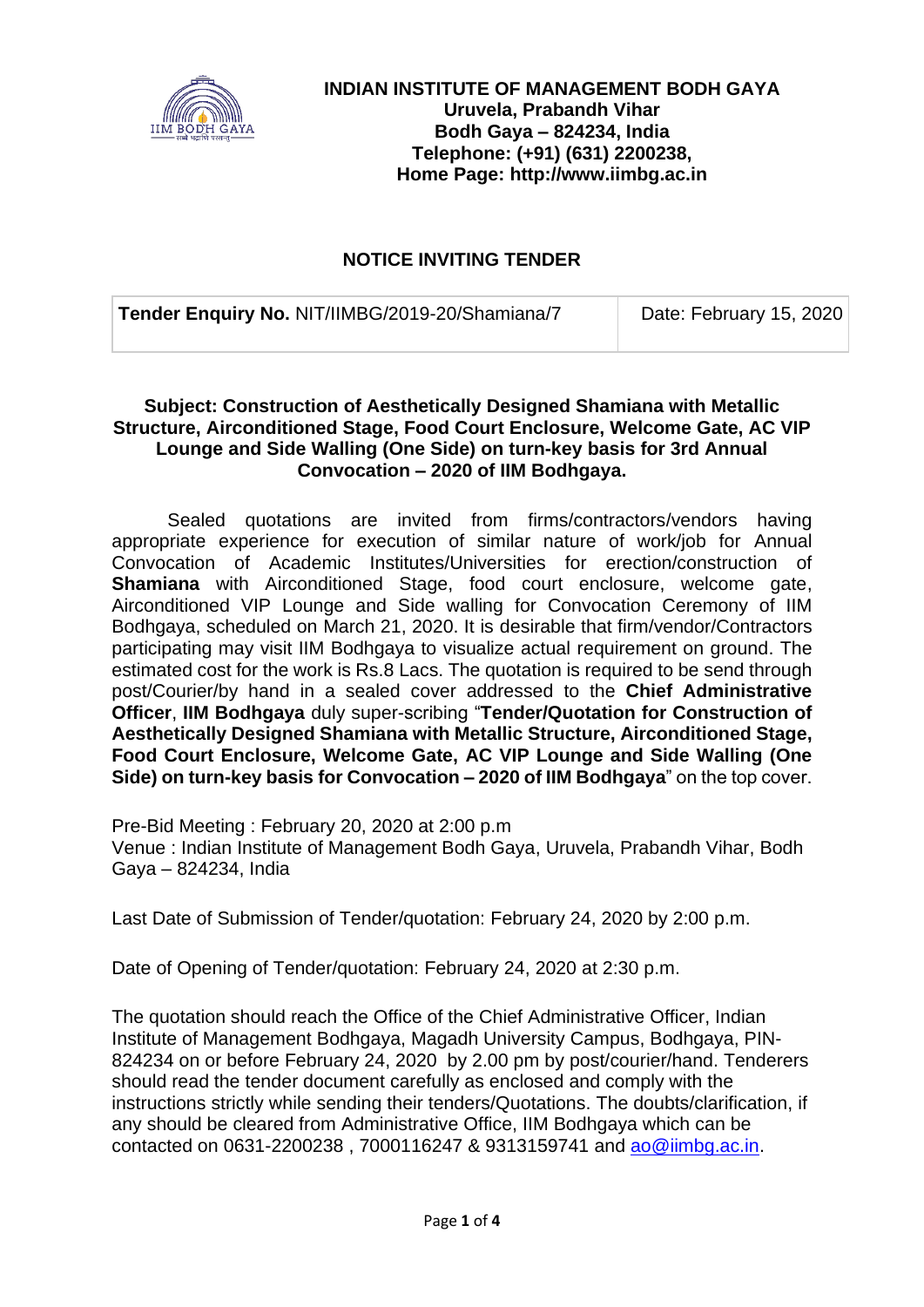### **TERMS & CONDITIONS OF THE CONTRACT**

- 1. The contracted work must be executed in all respects as mentioned in the scope of work **(Annexure-I)** latest by March 19, 2020 (Evening) so that any modification/alteration can be done in time. Annual Convocation is scheduled on March 21, 2020. Failure to complete the work within the said time may result in levying heavy fine, as decided by the Institute.
- 2. Sufficient personnel should be available for proper erection of Shamiana with Airconditioned Stage & allied facilities, as required. Technical personnel should also be provided to ensure safety of erected Shamiana etc., and proper electrical connections to be made so as to avoid any hazard at any time during conduct of function. All electrical joints must be properly insulated and under conduit so as to avoid any short circuiting and fire.
- 3. Firms/agencies/vendor/contractors having past experience of making arrangement for convocation/similar events at Academic Institution/Universities will be given preference (supporting documents i.e., copy of work order, photos of stage etc., should be furnished).
- 4. Firms/agencies/vendor/contractors having local office in Gaya will be given preference for better liaison/coordination and to cater for last minute contingencies.
- 5. The contractor will be responsible for transportation of all materials related to them and no extra payment will be made by the IIM Bodhgaya on this account.
- 6. The contractor himself will be responsible for safety and security of his material and IIM Bodhgaya will not be responsible for any damage/theft of material of the contractor.
- 7. For any emergency situation, the contractor will provide solution related to his/her work at no extra cost.
- 8. All material used should be of very high quality (preferably New). For the material used, which is not of good quality, appropriate deductions will be made from the bill. In case, it is found at some stage that the quality supplied/to be supplied is inferior, the contract will be cancelled. It is also to be noted that no extra pillar or support can be used in the middle or any other portion of the Shamiana which creates any obstacle for the viewers.
- 9. The structures should be strong enough to withstand thunderstorm, cyclone and rain/any natural calamities.
- 10.All structures materials are to be dismantled and fully removed within 7(seven) working days after the programme and the ground to be cleaned up to satisfaction of IIM Bodhgaya.
- 11.Necessary cleaning, dressing and levelling of ground and approach roads to the pandals are to be carried out without extra cost.
- 12.As the convocation is an important function of the Institute, timely completion of work and high-quality material would be the deciding factor in award of work. A Committee in this regard may inspect material to be used before award of work.
- 13.Before quoting the rates, the agency/firm shall be advised to inspect the site and working conditions thereof.
- 14.The successful bidder shall be responsible for full execution of the contract and shall not in any case assign or sublet ordered items or part thereof to any other party. Failure to do so will attract cancellation of the order.
- 15.All works related to this tender should be completed to entire satisfaction of the IIM Bodhgaya, failing which the IIM Bodhgaya will have right to cancel the work order and no payment will be made in that case.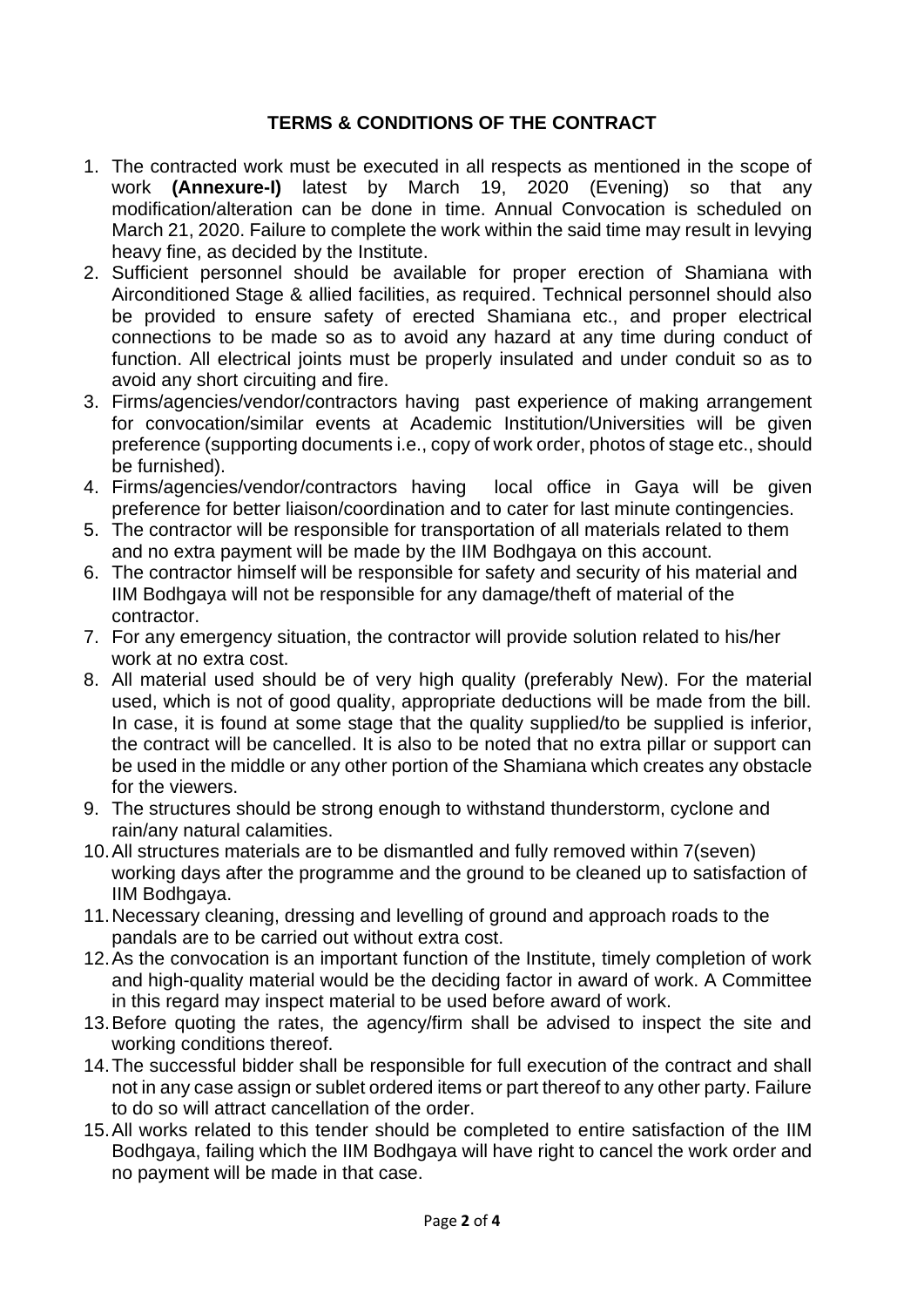- 16.Any defect found in the work carried out by the contractor will have to be rectified freeof-cost by the contractor and non-compliance of work will result in form of proportionate penalty.
- 17.All precautionary/safety measures as necessary should be adopted by the agency/firm in erecting hangers, tents, fixing lights etc. The Institute shall not be held responsible for any mis happening and loss caused due to the agency's negligence.
- 18.The contractor shall take all necessary precautions to ensure safety and security of their workmen and shall be responsible for any injury that might occur to person/s and bear all cost towards insurance/treatment/compensation of them. Necessary insurance cover shall be made by the contractor. Further, the contractor shall have to comply with the provisions of all prevailing Labour Laws relating to the work assignment.
- 19.The contractor shall take all necessary precautions to prevent any damage that may cause towards any Institute's property during the course of execution of the contract and they will be liable to make good the same at their cost.
- 20.**Penalty:** In the event of the supplier failing, declining, neglecting or delaying the supply or in the event of any damage occurring or being caused by the supplier, IIM Bodhgaya shall without prejudice reserve the right under the law in force in the state of Bihar to:
	- a. Terminate the work order at the risk and cost of the bidder whose quotation has been accepted.
	- b. Recover the amount of loss caused by the damage, failure or default (including the consequential damage).
	- c. Impose a penalty up to 10% of the total value of the order and confiscate earnest money.
	- d. The delay in the supply and imposition of penalty shall be subject to "Force Majeure" and "Arbitration" clauses of the contract.
- 21.**Earnest Money Deposit (EMD)** @ 2.5% of estimated cost in the form of Demand Draft drawn in favour of 'Indian Institute of Management Bodhgaya' payable at Bodhgaya shall also be enclosed with the quotation/tender. EMD of the successful bidder will be kept as Security Deposit and will be returned without any interest within 30 working days after completion of the work. EMD of the unsuccessful bidders will be returned within 15 days after issuance of the work order.
- 22.The representatives of the firm/agency should be available on telephone and also on mobile to enable this Institute to call them in emergency situation. Therefore, telephone as well as mobile number(s) and address will also be provided to IIM Bodhgaya.
- 23.Each page of the quotation is to be signed by the tenderer and duly stamped.
- 24.All disputes arising out of this contract shall be referred to the sole arbitration of the Director, IIM Bodhgaya. The venue of arbitration shall be in Gaya jurisdiction only.
- 25.IIM Bodhgaya reserves the right to reject any or all tender(s) without assigning any reason. The decision of IIM Bodhgaya in this regard shall be final. No enquiries in this regard shall be entertained. Correspondence during tendering process may invite disqualification.
- 26.The agency/firm should have Trade License, GST registration Certificate, PAN, etc., copies of which must be enclosed along with the bid.
- 27.The quoted rate will remain valid for a period of 90 days from the date of opening of price bid. Work should be completed within the specified date from the date of issue of the Letter of Intent /Work Order.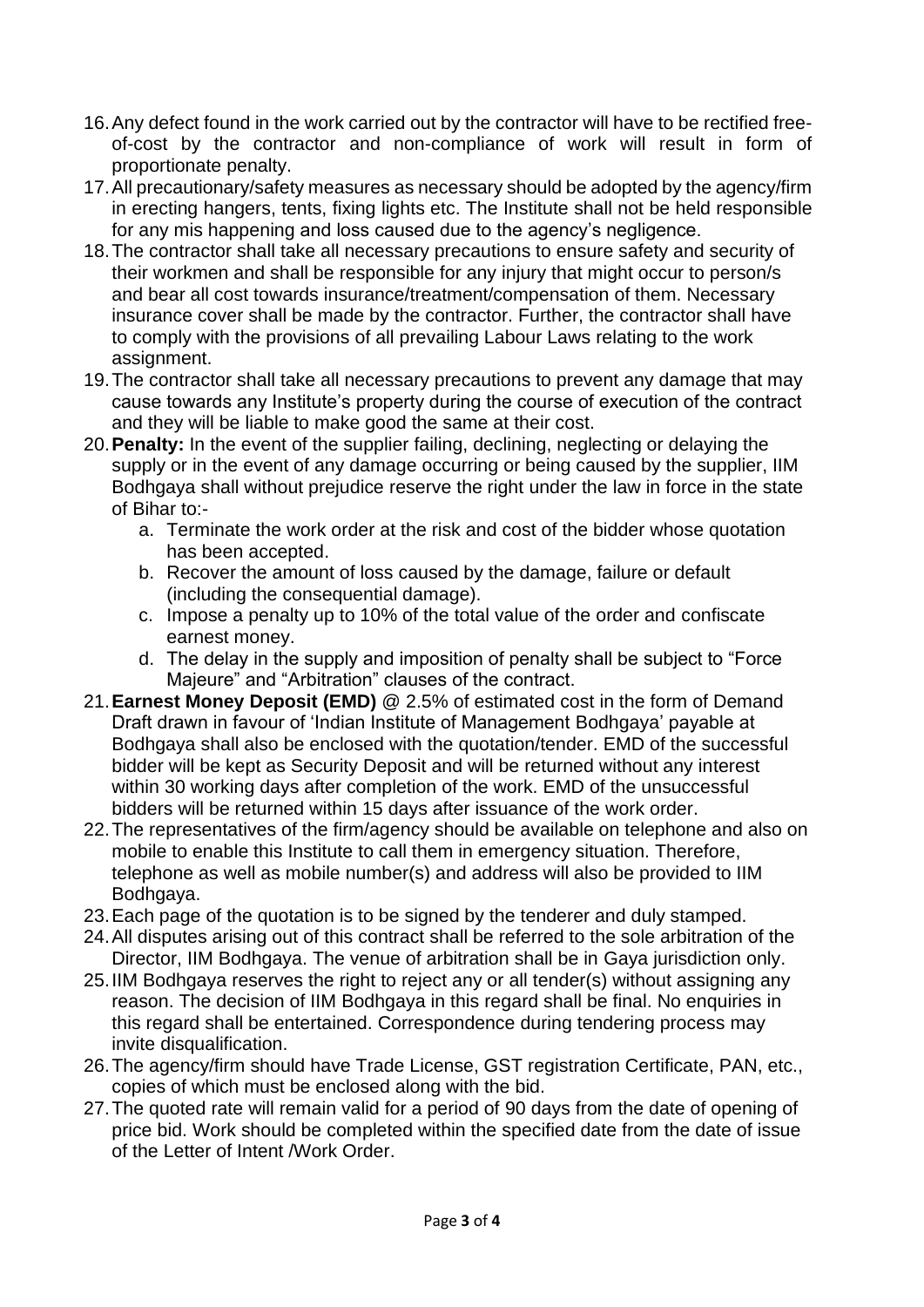- 28.The quoted rate should be comprehensive one inclusive of supply of material labour charges, hire charges of tools & tackles, scaffolding, plant & machinery etc., to execute the total Scope of Work as per Annexure-I.
- 29.The rate quoted by the contractor shall also be inclusive of all taxes, duties, transportation charges and other statutory payments and will not subject to any fluctuation due to any increase in any effect.
- 30.Income tax deduction will be made at source from all payment as per laid down rules of Ministry of Finance. The PAN number of the contractor should be clearly mentioned in the bills.
- 31.Tender/quotation received within the stipulated deadline containing EMD, cost of Tender Document only will be taken for consideration.
- 32.This work contract may be considered for similar work in future for the successful bidder with same terms and conditions subject to satisfactory service and performance of Convocation - 2020 and based on requirement of the Institute in future.
- 33.The detailed Scope of Work is enclosed in **Annexure- I.**
- 34.Special discount/rebate admissible to Educational Institute like IIMs/IITs may be specifically indicated in the quotation.
- 35.A tenderer who proposes any alteration of the conditions laid down or proposes any other condition of any description whatsoever is liable for rejection.
- 36.The Institute is not bound to accept the lowest tender and can reject any tender without assigning any reason.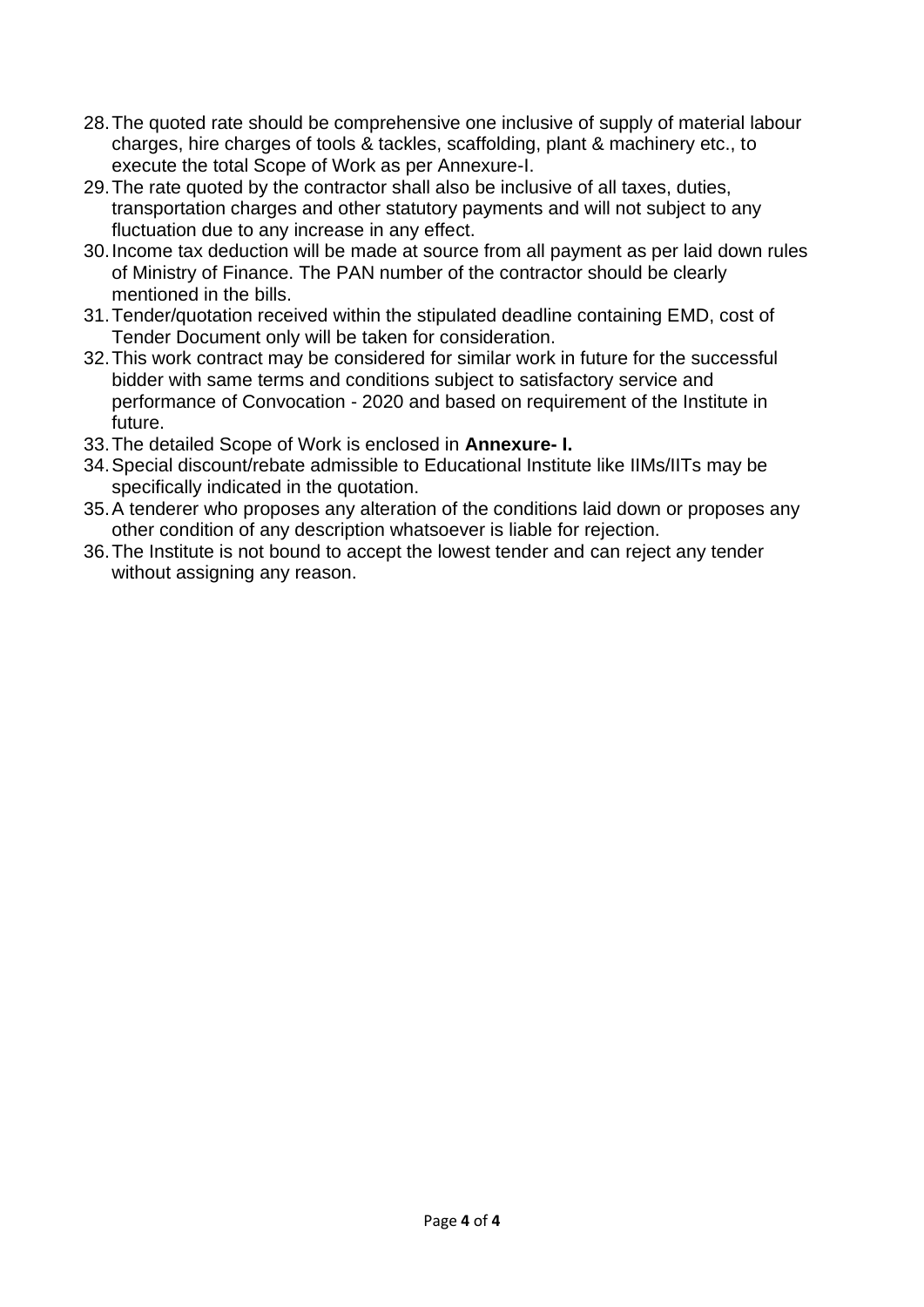# **Scope of work for Construction of Aesthetically Designed Shamiana with Metallic structure, Airconditioned Stage, VIP Lounge, Food Court Enclosure, Side Walling and Welcome Gates on 'turn-key basis' for 3rd Annual Convocation 2020 of IIM Bodggaya**

### **Scope of work**

| Shamiana       |                                                                                                                                                                                                                                                                                                                                                                                                                                                                                                                                       |  |  |
|----------------|---------------------------------------------------------------------------------------------------------------------------------------------------------------------------------------------------------------------------------------------------------------------------------------------------------------------------------------------------------------------------------------------------------------------------------------------------------------------------------------------------------------------------------------|--|--|
|                | Erection of aesthetically designed Shamiana with metallic structure with suitable roofing, side<br>covering and carpeting on the floor. The Shamiana should have supporting pole/pillar at the<br>extreme side positions and there must not be any supporting pole/pillar inside the Shamiana. The<br>Shamiana should have adequate number of silent coolers $\&$ fans. The construction should be able to<br>resist the maximum wind speed during northwester and should be sufficiently strong to withstand<br>any sort of cyclone. |  |  |
| $\overline{2}$ | The size should be sufficient for sitting capacity of more than 350 persons with supply of good<br>quality chairs without arm, with white cover.                                                                                                                                                                                                                                                                                                                                                                                      |  |  |
| 3              | Suitable good quality sofas with white cover (2 seaters) for around 100 persons are to be provided<br>on the front two rows of the Shamiana hall for the VIPs/guests.                                                                                                                                                                                                                                                                                                                                                                 |  |  |
| 4              | There will be one raised wooden stage of suitable size (approx. 40 ft x $32$ ft), to be constructed<br>with good aesthetics. Stage shall be fully air-conditioned. There will be special VIP chairs of<br>around 3 nos. for Chief Guest and other dignitaries, along with around 28 nos. of VIP chairs with<br>arm for use on the stage for sitting arrangement of Faculty members.                                                                                                                                                   |  |  |
| $\overline{5}$ | Erection of two/three approach/Exit gates with suitable nos. of fire exit.                                                                                                                                                                                                                                                                                                                                                                                                                                                            |  |  |
| 6              | Construction of suitable ramp along with the stairs at both sides of the dais for easy and comfortable<br>movement of the normal and physically challenged students.                                                                                                                                                                                                                                                                                                                                                                  |  |  |
| 7              | Preparation and Erection of Banners/Backdrop of appropriate size inside the stage. The matter for<br>the banner will be provided by Administration in due course. Also the vendor has to Print $\&$ fix<br>some signages/banners for which matter will be provided by Administration.                                                                                                                                                                                                                                                 |  |  |
| 8              | Arrangement of aesthetically prepared decoration at the outside part of the Shamiana. Arrangement<br>of brass pots for floating flowers/Diyas and multicolour flags with pole (pole height should be of<br>atleast 12 ft with proportionate flag size) for the decoration alongwith the boundary wall.                                                                                                                                                                                                                                |  |  |
| 9              | Erection of aesthetically designed Airconditioned VIP Lounge of capacity 25-30 with high-end<br>sitting arrangement with red carpeting and space for the provision of high-tea arrangements by<br>caterer.                                                                                                                                                                                                                                                                                                                            |  |  |
| 10             | For arranging the above, the entrusted vendor should discuss and take approval of the designed<br>items from Administration.                                                                                                                                                                                                                                                                                                                                                                                                          |  |  |
| 11             | Supply and laying of Red Coloured synthetic matting on approach road from the entrance of<br>Academic Bldg. to Stage, Dining Area & VIP Lounge                                                                                                                                                                                                                                                                                                                                                                                        |  |  |
| 12             | Any other civil and constructional works required for completion of the stage in all respects. There<br>should be some flexibility in the arrangement for modification of any work as will be decided by<br>Administration.                                                                                                                                                                                                                                                                                                           |  |  |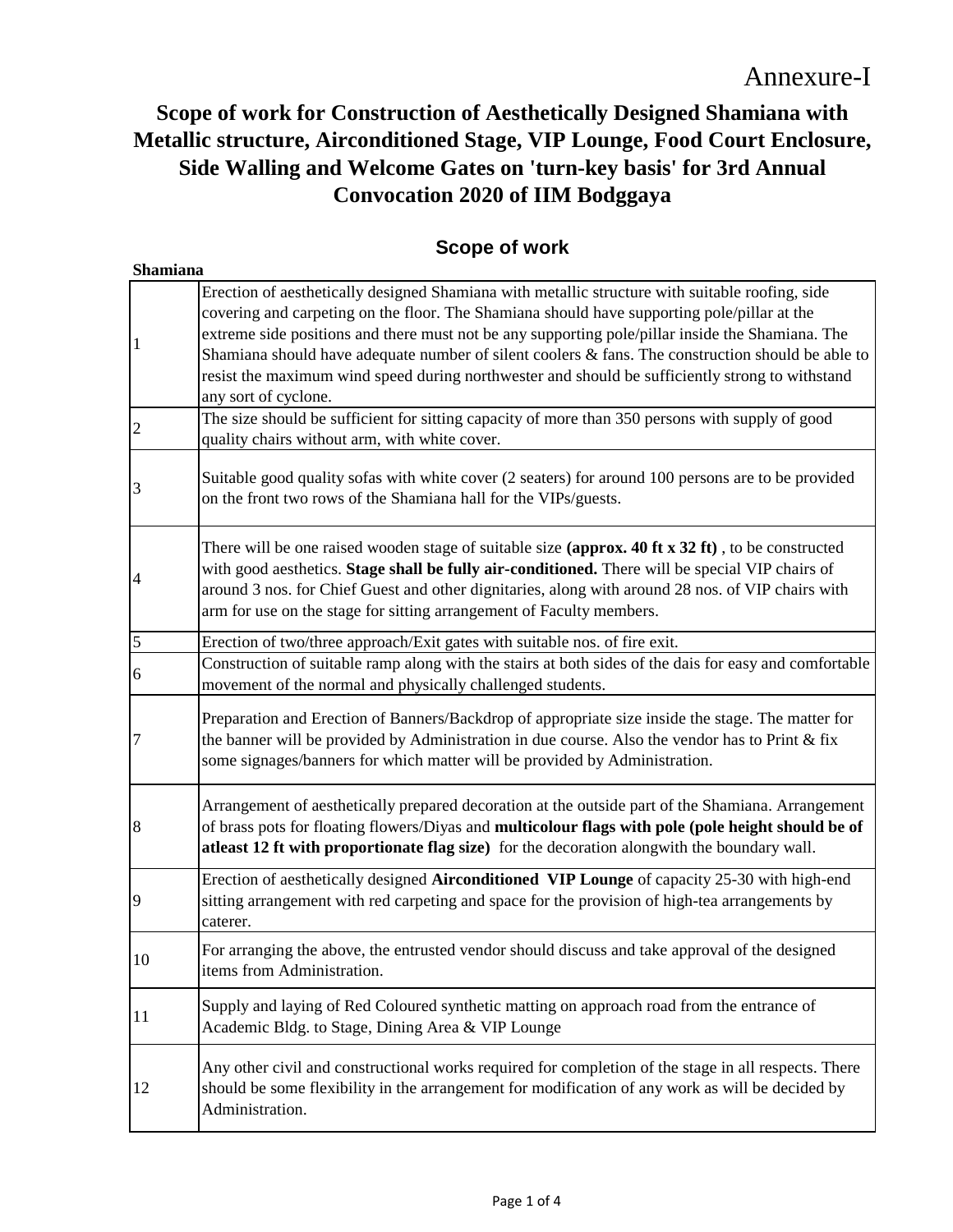| <b>Flower Decoration</b> |                                                                                                                                                                                                                                                                                                                                                                                                                                                                                                                                          |  |
|--------------------------|------------------------------------------------------------------------------------------------------------------------------------------------------------------------------------------------------------------------------------------------------------------------------------------------------------------------------------------------------------------------------------------------------------------------------------------------------------------------------------------------------------------------------------------|--|
| 13                       | The multi-type flowers for decoration of stage, Shamiana, VIP Lounge & Welcome Gate to be<br>arranged and supplied by the vendor/contractor. The type of flowers will be intimated in due course<br>of time.                                                                                                                                                                                                                                                                                                                             |  |
| <b>Side Walling</b>      |                                                                                                                                                                                                                                                                                                                                                                                                                                                                                                                                          |  |
| 14                       | Errect/Construct side walling (One Side) of the approach road to stage and dining area from<br>welcome gate of height around 12 ft. The décor will be white with the sky blue. Approximate<br>lengthe would be 150 mtrs (may vary).                                                                                                                                                                                                                                                                                                      |  |
| <b>Welcome Gate</b>      |                                                                                                                                                                                                                                                                                                                                                                                                                                                                                                                                          |  |
| 15                       | Construction & erection of 4 welcome gates (box style) of size $12X12$ (may vary) with Flex & its<br>frame (décor white).                                                                                                                                                                                                                                                                                                                                                                                                                |  |
|                          | <b>Food Court Enclosure</b>                                                                                                                                                                                                                                                                                                                                                                                                                                                                                                              |  |
| 16                       | Making decent looking food court in the nearby area with sitting arrangemnet on Good quality<br>round table and chair for atleast 50 person at a time, with enclosure seperated by side walling. The<br>agency will also provide lighting and fan at the Food stall area. Beside the food stall an Kitchen area<br>will also to be made by covering it from all the 4 side upto standard height and covering it on top<br>through good quality Tripal., seperately for the caterars. Also need to cater for food distribution<br>points. |  |
|                          | <b>Stand For Group Photography</b>                                                                                                                                                                                                                                                                                                                                                                                                                                                                                                       |  |
| 17                       | Making arrangements for strong & sturdy stand, at least in two steps for Group Photography of<br>strength approximately 80, at the place indicated on ground.                                                                                                                                                                                                                                                                                                                                                                            |  |
| <b>Camera Stations</b>   |                                                                                                                                                                                                                                                                                                                                                                                                                                                                                                                                          |  |
| 18                       | Arrangement of proper Camera Stations (1 nos.) for Web Casting, at centre position at suitable<br>height.                                                                                                                                                                                                                                                                                                                                                                                                                                |  |
| 19                       | If Necessary (Optional): construction of a proper Camera Station at suitable height in between the<br>students' & parents' sitting areas (around 5 ft), to be used for Electronic Media.                                                                                                                                                                                                                                                                                                                                                 |  |
| 20                       | Note: the entrusted vendor needs to coordinate with the IT Department for Web Casting for actual<br>measurements & requirements.                                                                                                                                                                                                                                                                                                                                                                                                         |  |
|                          | <b>Station for Sound System</b>                                                                                                                                                                                                                                                                                                                                                                                                                                                                                                          |  |
| 21                       | Suitable arrangement of proper Sound System station to be made near/on the dais. No distrubance<br>in the sound will be allowed which might be caused from stray signals from auxiliary systems like<br>AC.                                                                                                                                                                                                                                                                                                                              |  |
|                          |                                                                                                                                                                                                                                                                                                                                                                                                                                                                                                                                          |  |
| <b>Green Toilet</b>      |                                                                                                                                                                                                                                                                                                                                                                                                                                                                                                                                          |  |
| 22                       | 2 numbers of Green Toilets to be arranged (For Gents & Ladies seperately)                                                                                                                                                                                                                                                                                                                                                                                                                                                                |  |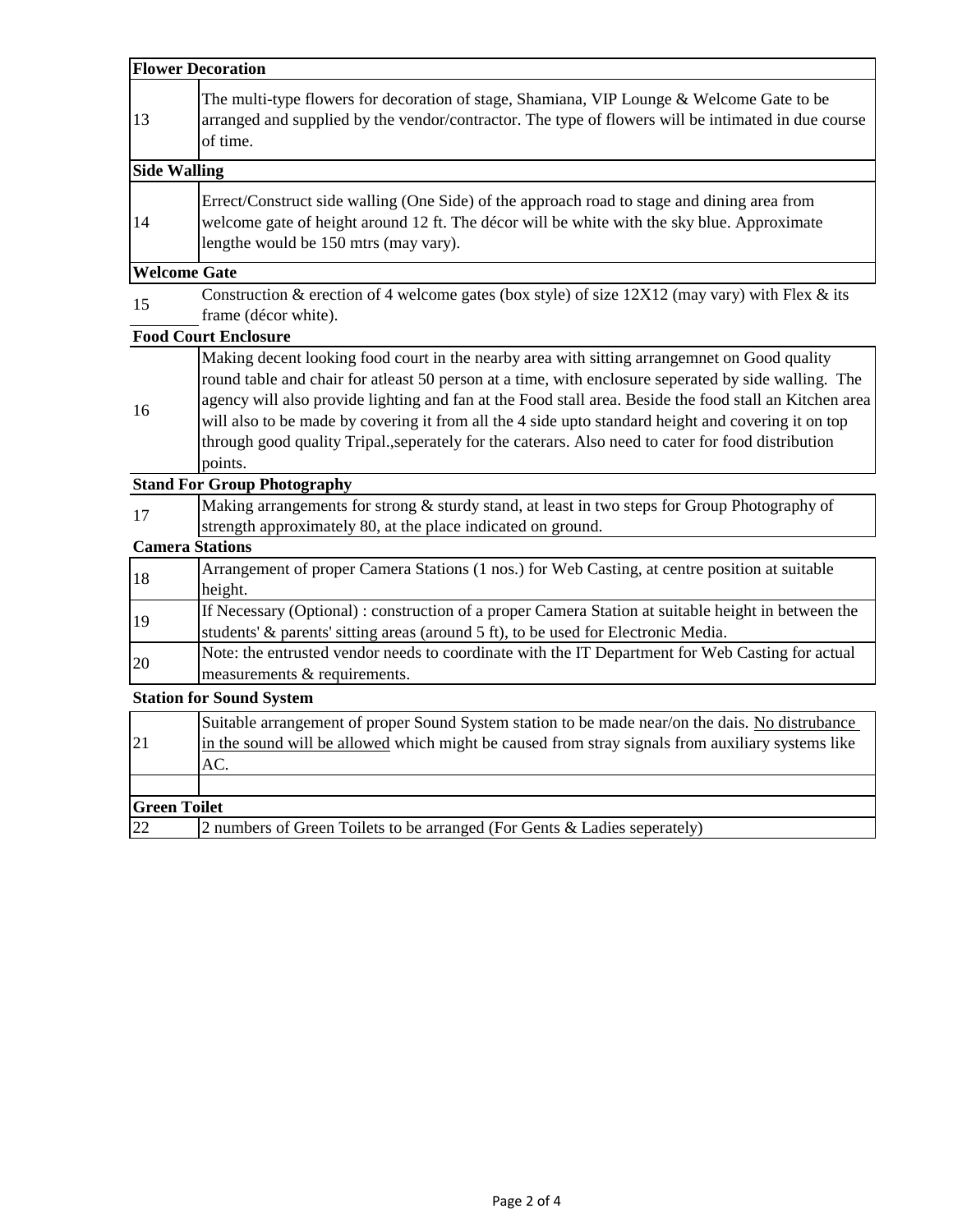| $\vert$ 1      | Agency has to provide sound proof Generator adequate to run the entire load of the tent, along with<br>required fuel including on March 20, 2020 (Full Rehearsal Day) and March 21, 2020 (Convocation<br>Day)                                                                                                                                                                                                                                                                                                                                                                                                                                                                                                     |
|----------------|-------------------------------------------------------------------------------------------------------------------------------------------------------------------------------------------------------------------------------------------------------------------------------------------------------------------------------------------------------------------------------------------------------------------------------------------------------------------------------------------------------------------------------------------------------------------------------------------------------------------------------------------------------------------------------------------------------------------|
| $\overline{2}$ | The entire tent loads will be run on Generators.                                                                                                                                                                                                                                                                                                                                                                                                                                                                                                                                                                                                                                                                  |
| 3              | There should be a dedicated generator exclusively for the sound system and the main stage lights.<br>No other loads will be run through this Generator. The dedicated panel for this load zone is to have<br>changeover switch.                                                                                                                                                                                                                                                                                                                                                                                                                                                                                   |
|                | There should be sufficient number of silent coolers units to be installed inside the Shamiana/Tent so<br>that adequate cooling is maintained. During inspection by Institute's higher authority if it is found<br>that more cooling is required then additional cooling units as will be necessary need to be arranged<br>by Vendor at his cost.                                                                                                                                                                                                                                                                                                                                                                  |
| 5              | The operation of the stage light is to be done by the agency. Accordingly the agency will have to<br>arrange a dedicated individual who will be present althrough from the start till the end of the<br>program. The individual should be someone having full expertise in the field of stage light<br>operation, illumination and someone who will be fully conversant about the actual lighting<br>distribution made inside the tent. The mobile no. of the person should be informed to<br>Administration.                                                                                                                                                                                                     |
| 6              | The agency has to plan for sitting arrangements for operators of stage light and sound system. The<br>sitting arrangement should be such that both operators have a clear face to face view of the main<br>stage.                                                                                                                                                                                                                                                                                                                                                                                                                                                                                                 |
| 7              | The lighting decoration with yellowish white colour LED string lights of the Academic building.                                                                                                                                                                                                                                                                                                                                                                                                                                                                                                                                                                                                                   |
| $\,8$          | The agency should arrange for another 2 Electricians with mobile phones who would be responsible<br>for the illumination, electrical connection in areas immediate outside the tent. The mobile nos. are<br>to be informed to Administration.                                                                                                                                                                                                                                                                                                                                                                                                                                                                     |
| 9              | The agency should arrange for sufficient extension boards required inside the Shamiana and dais for<br>connectivity of Camera device, Projectors, Mixers, Sound system, Televisions, LED Display etc.                                                                                                                                                                                                                                                                                                                                                                                                                                                                                                             |
| 10             | The power distribution from Generator is to be done through Distribution panels. Each of the<br>distribution panels should have adequate capacity change over switch, SFU, Voltmeter, Ampere<br>meter, Phase indication lamp etc. All accessories are to be in OK condition complying electrical<br>standards and general safety. Each circuit should go through individual MCB's. The electrical<br>cables should be continuous in length without any jointing. No burnt out or damaged cables / wires<br>would be allowed. Connection at ends (cable/wire) are to be done through proper socketing. No live<br>ends are to be kept open. PVC Insulation taping are to be done in all areas wherever applicable. |
| 11             | Generator sources are also to be provided for the Pedestal fans just outside the tent.                                                                                                                                                                                                                                                                                                                                                                                                                                                                                                                                                                                                                            |
| 12             | The agency is to provide the mobile numbers of all their persons having responsibility of specific<br>areas to Administration.                                                                                                                                                                                                                                                                                                                                                                                                                                                                                                                                                                                    |
| 13             | AC Mechanics/Technician should be available althrough the program to take care of any online<br>breakdown. Prior to the program all check-ups, gas filling, pressure test etc. are to be completed to<br>make the AC's ready in all respects and to be checked by Institute's Administration                                                                                                                                                                                                                                                                                                                                                                                                                      |
| 14             | The agency is to make arrangement for proper Earthing system.                                                                                                                                                                                                                                                                                                                                                                                                                                                                                                                                                                                                                                                     |
| 15             | In case of requirement of temporary line at the initial stages, the agency will have to arrange for<br>their own cables, distribution panels to draw the power from the temporary source.                                                                                                                                                                                                                                                                                                                                                                                                                                                                                                                         |
| 16             | If any of the Generators fail to function, it is the responsibility of the agency to arrange for reserve<br>Generator set(s).                                                                                                                                                                                                                                                                                                                                                                                                                                                                                                                                                                                     |

## **Electrical Work**